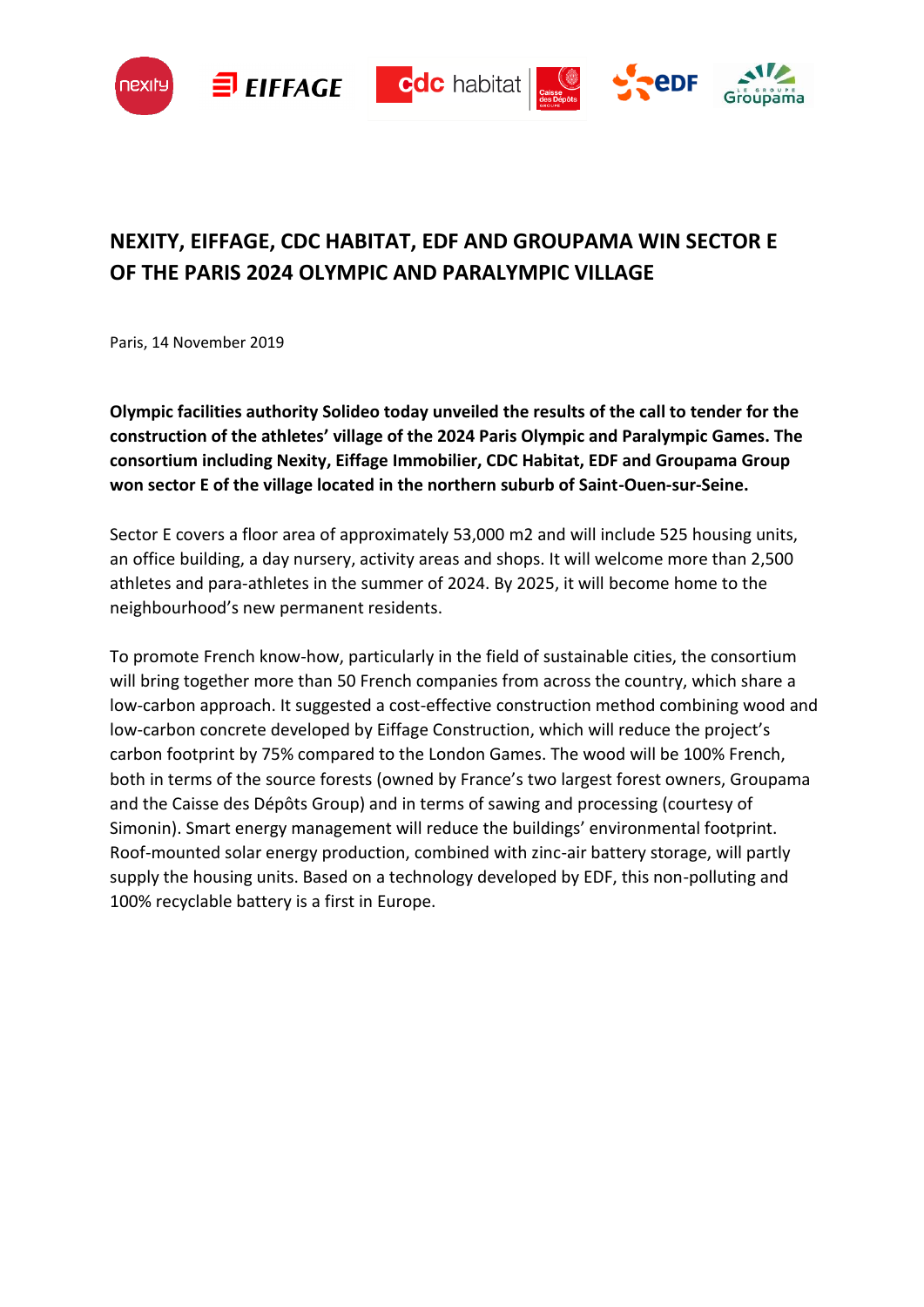



The neighbourhood's plan, designed to welcome both athletes in 2024 and future residents in the following decades, also leaves considerable room for greenery (25% of the ground area will be planted) to provide coolness and anticipate climate change. From the ground to the rooftops, a landscape based on local species will offer various ambiances: a wild plant nursery, the traditional vegetable gardens of Saint-Ouen, a wild meadow, but also vertical landscaping making use of wide balconies. Thanks to these measures, the entire neighbourhood will receive the Biodivercity label.

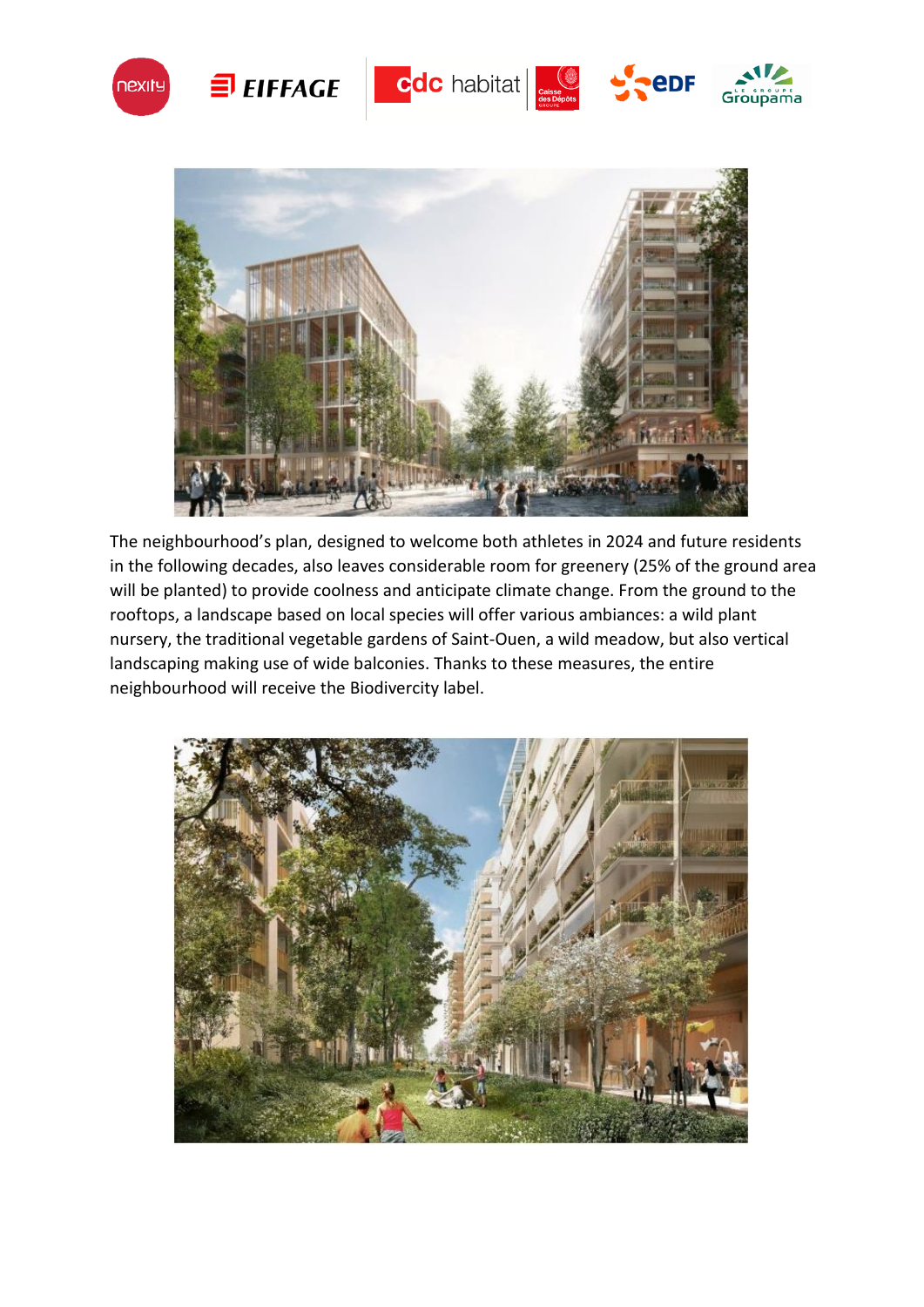





" Having belonged to the world ", the village will become a neighbourhood that prolongs the history of Saint-Ouen and Plaine Commune through the vegetable gardens and the crafts of the famous Flea Market. The consortium's seven architecture agencies, Cobe, KOZ, Atelier Georges, SOA, Barrault-Pressaco, Lambert-Lénack and DREAM, designed a project that respects and supersedes the plan of the village drawn up by the Dominique Perrault agency, through architectures both singular and spectacular. They also provide people-friendly and original spaces, such as shared kitchens and rooftop basketball courts.



To ensure the new neighbourhood benefits all local residents, the ground floors will be home to shops and restaurants after the Games, whereas 1,400 m² of business premises dedicated to training and entrepreneurship will form a cluster of crafts and digital technology spearheaded by Mobilier National and the Simplon school, among others. This neighbourhood will be in line with the universal values of the Olympic and Paralympic Games, with 100% wheelchair accessibility and an architecture and landscaping that stimulate the senses.